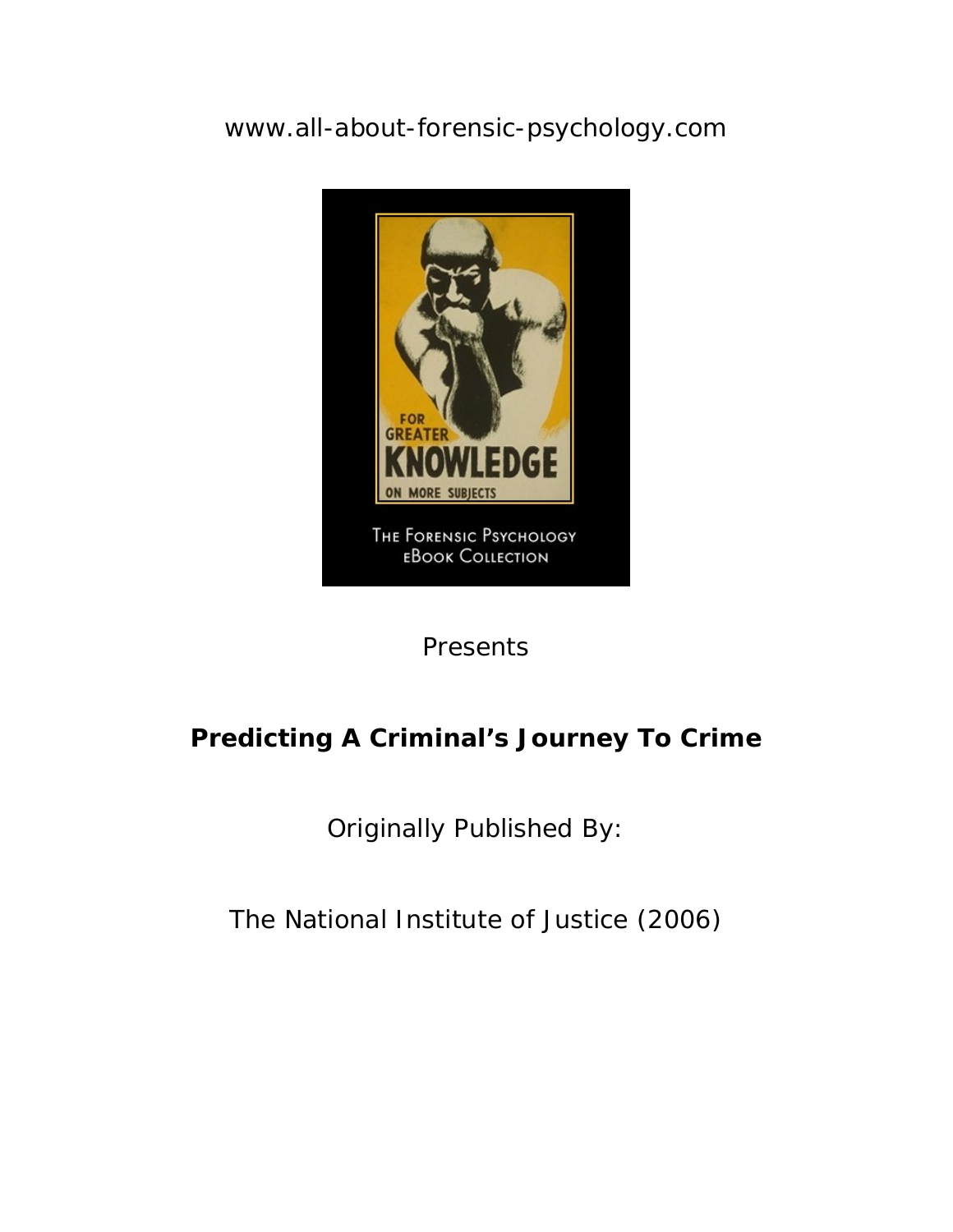## **Predicting a Criminal's Journey to Crime**

Phil Canter sits at his computer desk at the Baltimore County Police Department's main office in Towson, Maryland. Canter calls up the menu for CrimeStat, a computer program that helps police organize data and analyze crime patterns. Canter makes a selection from the program, then calls up Regional Crime Analysis Geographic Information System (RCAGIS), another crime-fighting computer program.

Soon, a detailed street map of Baltimore County appears on the computer screen. With a few more keystrokes, Canter zooms in on one part of the county. Next, he pulls up a list of all sexually related home burglaries that have been reported in that area within the past 6 months. With a few more keystrokes, Canter locates the precise sites of each reported crime on the map, along with the area's buildings, waterways, and other manmade and natural features. Then he adds a list of known sexual offenders, separates them by method of operation, and keys in their last known addresses. Eventually, a list of possible suspects is generated.

### **Location: The Key to Solving Crimes?**

The utility of these computer programs as crime-solving tools is promising. "We can use computer programs to analyze crime patterns and depict geographically where certain crimes are clustered, relate those crimes to the environment in which they occur, and identify where the potential suspects most likely live," says Canter, chief statistician for the Baltimore County Police Department. "That's as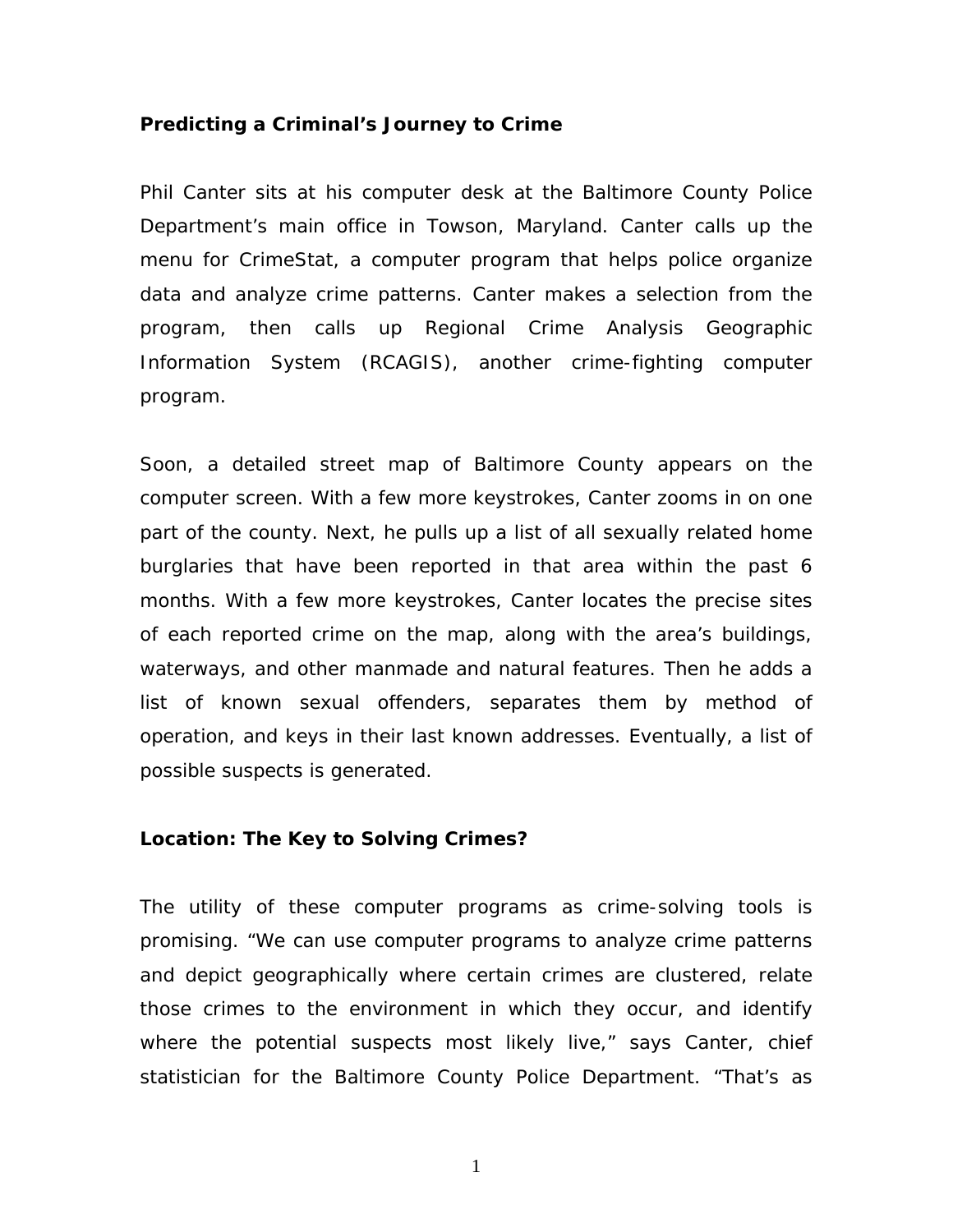important [to solving crimes] as a suspect's description. It helps police understand better the areas where crimes occur. And it lets them focus on suspects with the highest probability of [having committed] the crime."

In recent years, several police departments have added computer programs to their arsenal of anti-crime tools. Although still an imprecise science, computer programs have been or are being developed that can help police locate crime "hot spots," spatially relate a list of potential suspects to actual crimes, profile crimes geographically to identify where a serial criminal most likely lives, and even forecast where the next crime in a series might occur.

One of the oldest approaches to using computers to analyze crime patterns is known as geographic profiling. Developed in the late 1980's, geographic profiling involves the use of computer models to spatially analyze crime sites so that investigators can determine the most likely areas where an offender lives. "Geographic profiling assigns probability values to particular geographic areas," says D. Kim Rossmo, a research professor at Texas State University in San Marcos who helped develop the model. "It tells police where to look first."

Geographic profiling is most useful, Rossmo says, in cases where the same person or group of persons has committed a number of crimes such as murders, sexual assaults, robberies, bombings, or arsons. It is particularly helpful when offenders commit crimes at different sites, where two crimes are committed at once (such as a rape in which the victim's purse is also stolen), or in cases where an assault or theft victim's credit card is subsequently used at various locations.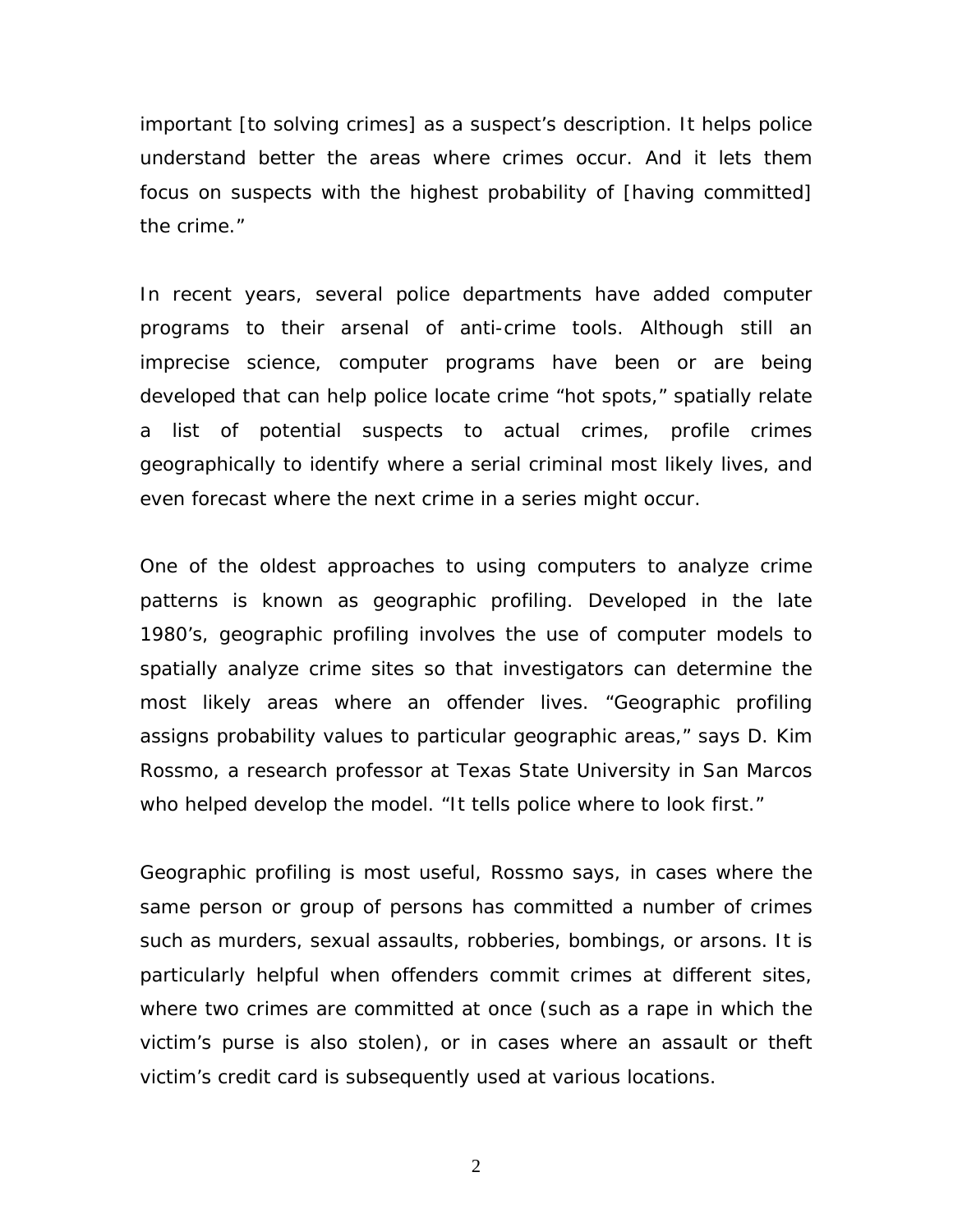In undertaking geographic profiling, Rossmo and other trained profilers typically review the case files and talk to police investigators to make sure that the case is an appropriate one for this specific approach. Next, profilers tour the crime sites to visualize what happened and see if anything was missed. Then they run the information through Rigel™, a computer software package that analyzes crime sites. The profiling process, which includes preparation of a written report identifying the most probable areas where an offender might live, usually takes about 2 weeks, he says. As a result, most profilers are only able to complete about 20 cases a year. As a practical matter, that limits opportunity to use geographic profiling to cases of local or national significance.

# **CrimeStat: Hitting Home**

CrimeStat, one of the models used by Baltimore County's Canter, is a stand-alone spatial statistics program for the analysis of crime incident locations. Developed under grants from NIJ to Ned Levine and Associates, CrimeStat III Software is free and can be downloaded from the Internet at [http://www.icpsr.umich.edu/NACJD/crimestat.html.](http://www.icpsr.umich.edu/NACJD/crimestat.html)

The program makes use of data derived from geographical information systems (GIS), which combine digital, computer-generated maps with data that can be displayed and manipulated. CrimeStat includes a component known as the journey-to-crime module, which is one aspect of the multifaceted geographic profiling technology.

CrimeStat builds on one simple concept: criminals have to start from somewhere when they set out to commit a crime. On the basis of the location of incidents committed by the serial offender, the journey-to-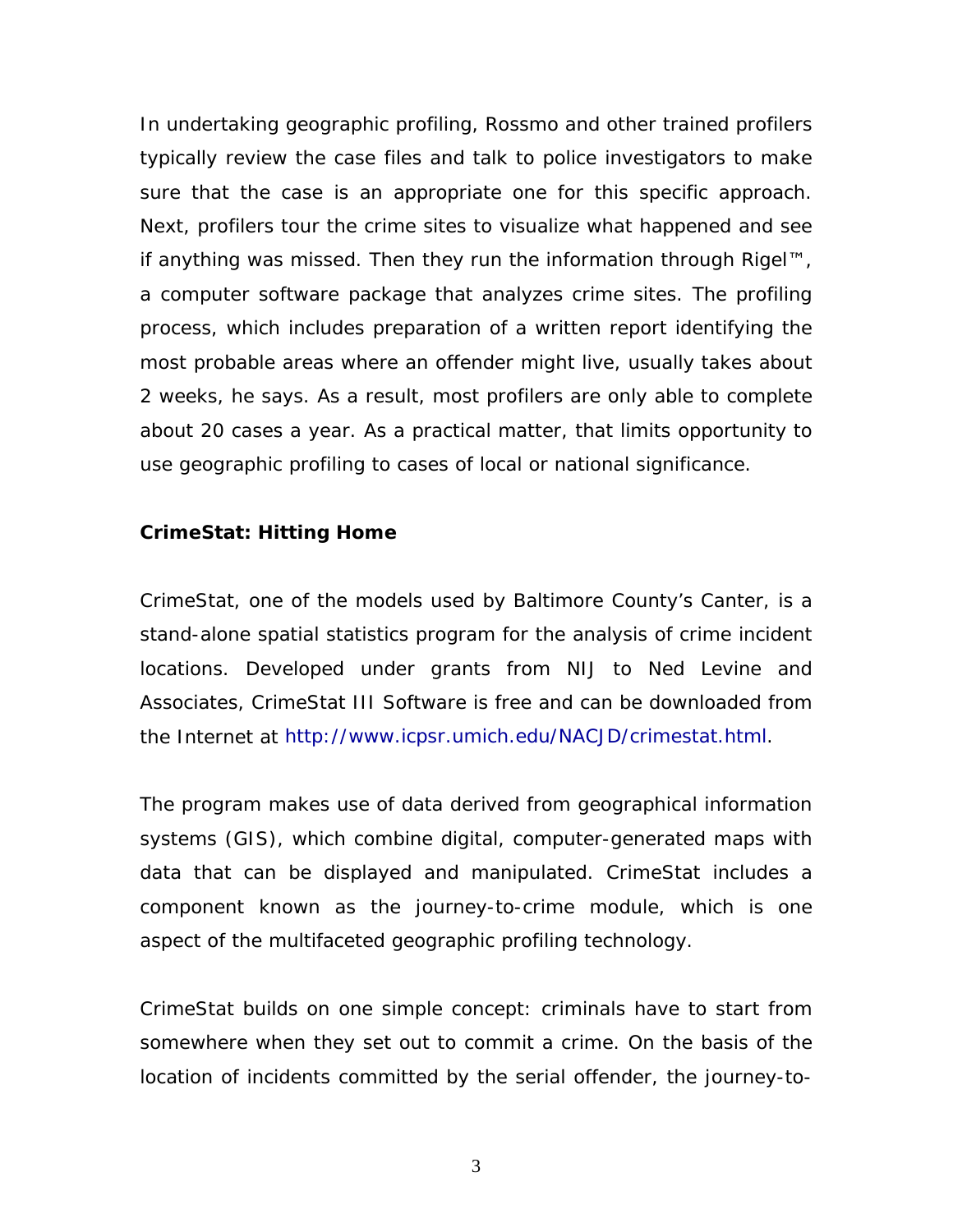crime module makes statistical guesses about where the criminal is likely to reside. Those guesses are based on the travel patterns of a sample of known serial offenders who committed the same type of crime. Based on the theory that most crimes are committed close to an offender's home, the module estimates the distance serial offenders travel to commit crimes and, by implication, the likely location from which they begin their "journey to crime."

The presumption underlying this analysis is that offenders, when confronted with more than one possible location for committing a burglary, will select the one with the greatest potential payoff and the least travel time. This pattern may vary, however, by type of crime. For example, although most rapes, burglaries, assaults, and other crimes of opportunity fit this pattern, more deliberative crimes—like auto thefts and commercial robberies—may occur farther from home, maximizing the offender's potential reward and decreasing his or her risk of being recognized. By plotting the location of crimes committed by a serial offender and then using a model of travel distance to estimate the offender's likely area of origin, the program attempts to lead law enforcement officers to the offender's own neighborhood.

### **But Do They Really Work?**

Beyond serving as research projects and interesting toys for crime analysts, the key question remains: Do sophisticated computer programs work? The answer isn't a simple "yes" or "no." Daniel Helms, a crime analyst with the National Law Enforcement and Corrections Technology Center (NLECTC) in Denver, believes they do. Computer models "are not a magic bullet, but they are powerful tools [that] give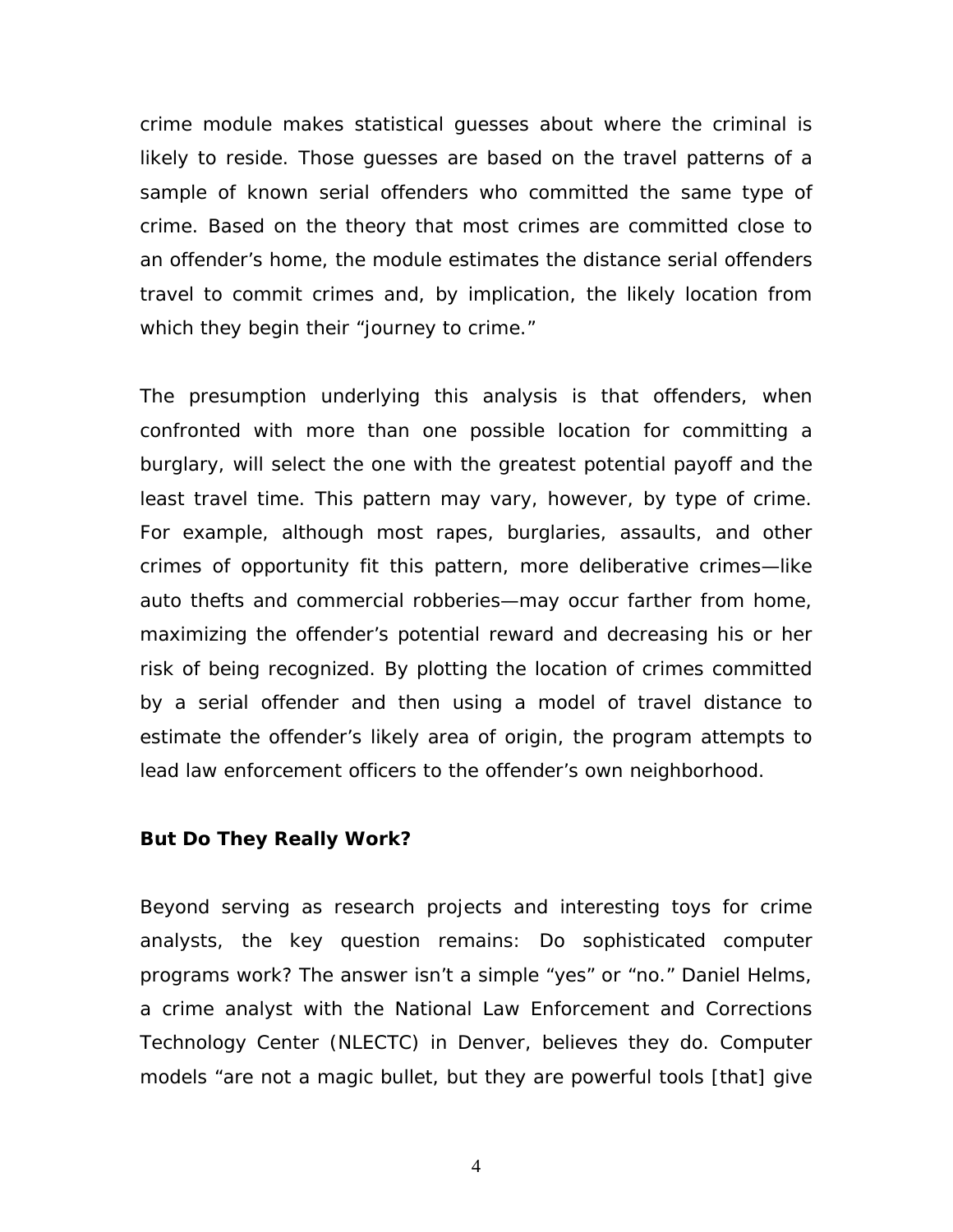police a better starting place for following up leads and checking out lists of known offenders," he says.

To illustrate his point, Helms cites the case of the Las Vegas, Nevada, police who used CrimeStat and other computer models to identify a probable area where a serial killer lived. Based on that information, police canvassed a large apartment complex in that area and questioned residents if they had seen anyone who matched the description of the killer. Normally, the police might have overlooked that apartment complex because it was not the residence of any known suspect; however, because of the information provided by CrimeStat, they staked out the complex and ultimately arrested a suspect. In this case, CrimeStat gave police an "insight into crime and criminals not available before," Helms says.

The case of the "blue bandana bandit" in Glendale, Arizona, is another example of the value of computer models in solving crimes. In this case, police knew that a suspect wearing a blue bandana had committed a series of robberies at a chain of convenience stores. Glendale crime analysts and police detectives used a geographic information system to plot where the robberies had occurred and then used CrimeStat to predict where the next one might take place. Police staked out that convenience store and made an arrest.

## **Critics Weigh In**

But not all crime analysts are convinced that geographic profiling and other computer models work that well. Richard Block, a professor of sociology and criminal justice at Loyola University in Chicago who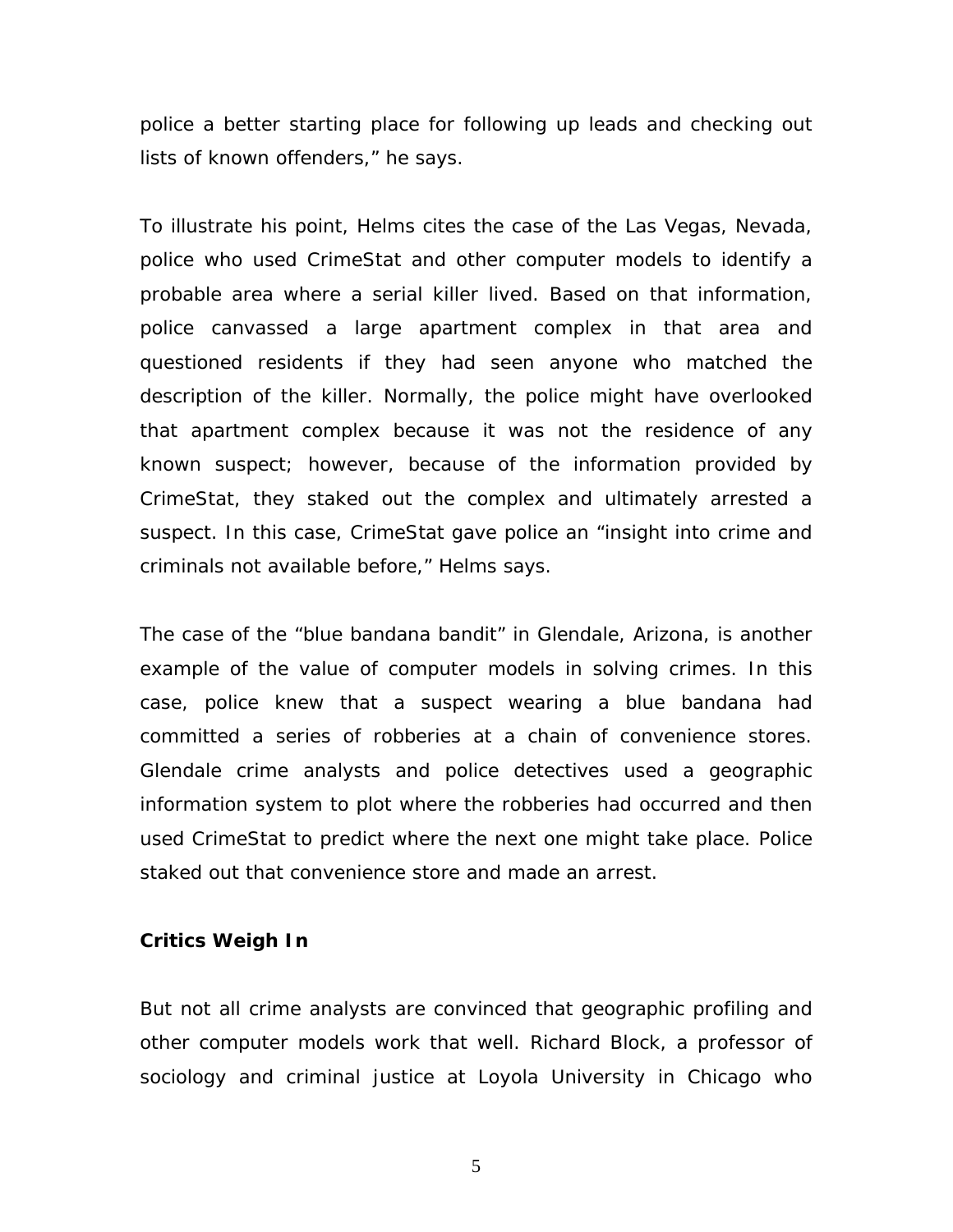works on CrimeStat and other computer models, questions their utility. "[Computer models] have not been adequately tested to know whether they will work better than a detective's intuition," he observes. "This is a very new field that is still being developed."

The belief that no computer model, however effective, will eliminate the need for good old-fashioned police work is shared by critics and proponents alike. "Police still need to use their own intuition and other information when investigating crimes," Phil Canter acknowledges. "Computer models supplement what detectives find on their own. They can provide insights into the travel patterns of criminals, but we should not take them as gospel."

# **Effectiveness Depends on Law Enforcement Input, Acceptance**

A related problem, Canter notes, is that CrimeStat and other computer programs depend on the accuracy and thoroughness of the information obtained by law enforcement officers. Sometimes the most basic GIS data are incorrect, especially the addresses of known offenders and other suspects. Too often, notes Brian Hill, a police department crime analyst in Glendale, Arizona, officers have to rely on self-reported data from unreliable witnesses and suspects.

Additionally, many police officers are not familiar or experienced enough with sophisticated computer programs to use CrimeStat and other programs effectively. Using these programs requires training as well as an ability to understand technical manuals and interpret statistical results. "You can't just plug in the computer and start the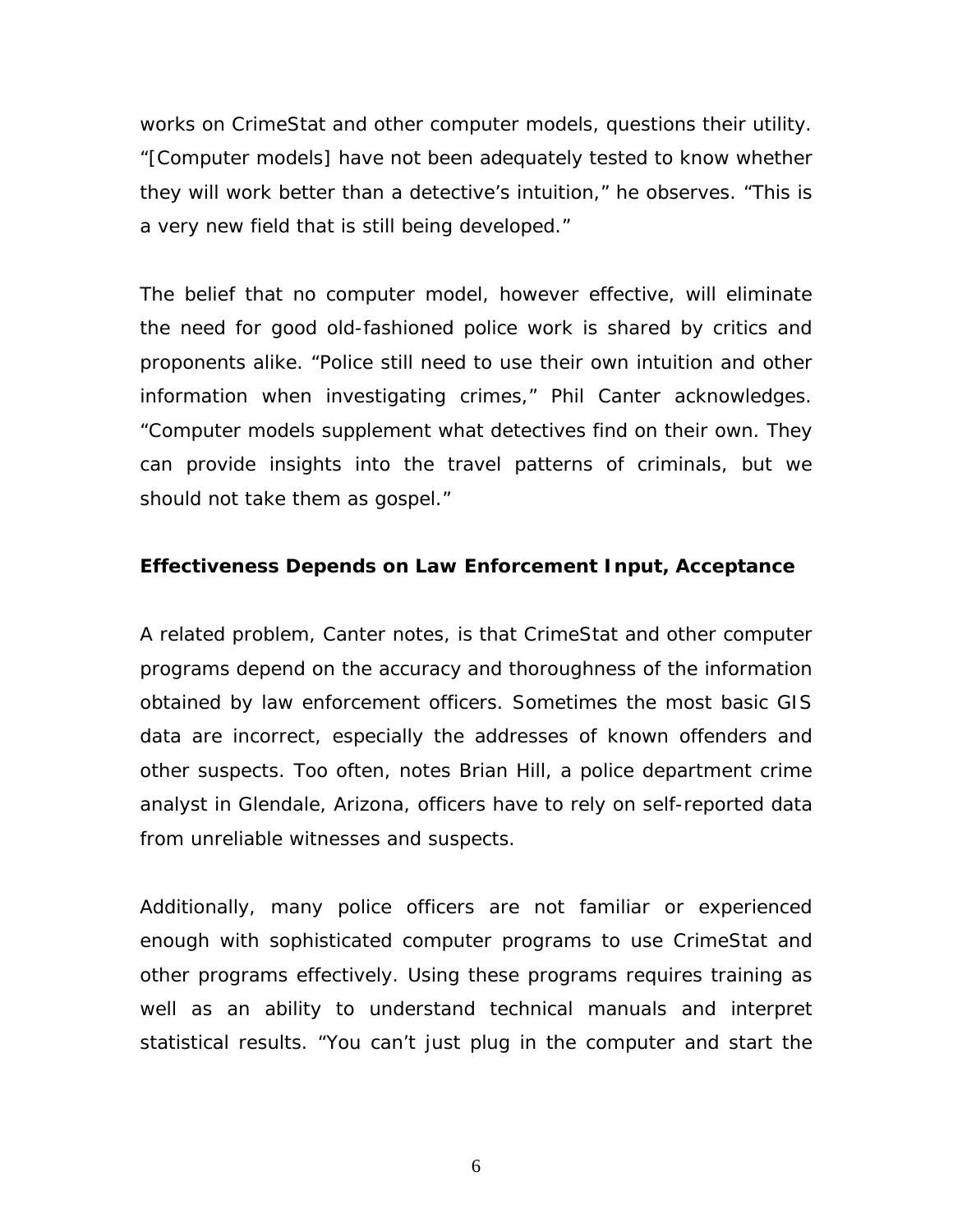program," NLECTC's Helms adds. "You have to understand how it works."

#### **Origins of Journey May Vary**

More importantly, offenders may not always start their journey to crime from home, says Derek Paulsen, assistant professor of criminal justice at Eastern Kentucky University in Richmond. In some cases, criminals may start from their workplace, or a friend's or relative's home. Alternatively, the journey may start from a spot where the individual hangs out—which may also be the place where he or she purchases drugs. And because criminals tend to move so often, an address that is correct one day may be out of date the next. These variables directly impede analysts' abilities to identify a criminal's journey to crime. Applying this theory is more complicated than drawing a straight line from a suspect's home to a crime site.

Moreover, today's mobile society makes predicting where offenders started their journey to crime based on known crime sites very difficult. Take, for example, the case of the snipers who launched a series of random shootings in 2002 that terrorized Washington, DC, and its suburbs, killing 10 people and wounding another 3. Despite using geographic profiling and other computer models in one of the most intense police manhunts in U.S. criminal history, the suspects were identified based on clues provided by one of the snipers about a seemingly unrelated case in Alabama. Moreover, despite implementation of a massive law enforcement dragnet for the two suspects, they were ultimately caught after an alert motorist saw them sleeping in their car—50 miles from the closest crime scene.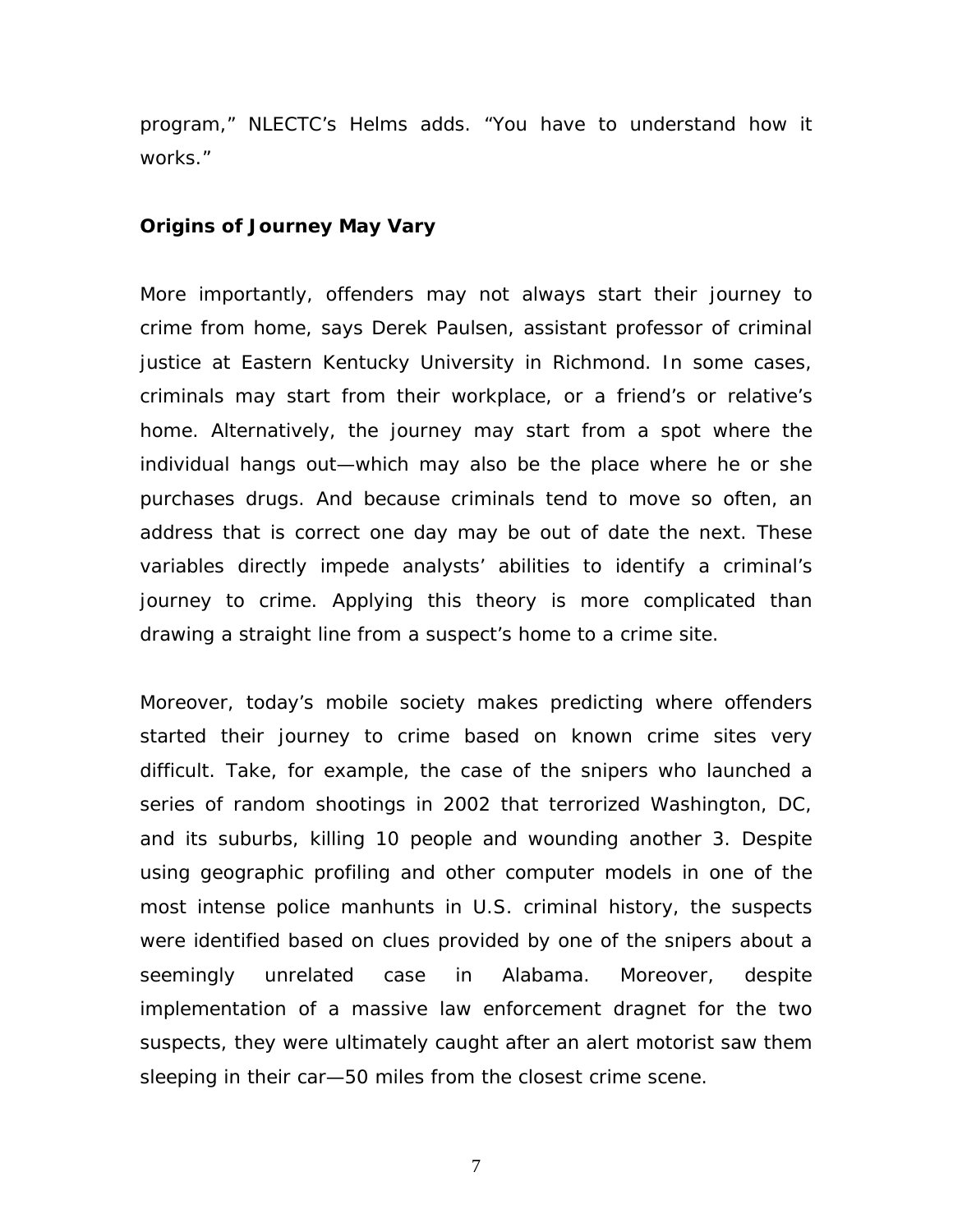The sniper case also illustrates the limits of any computer program to adequately analyze the complexity of human behavior, says Ronald Wilson, program manager of the Mapping and Analysis for Public Safety (MAPS) program at NIJ. "There is a lot in human behavior that cannot be accounted for by mathematical models," Wilson notes, pointing to the more intelligent criminals who deliberately try to vary their methods of operation to confuse or foil police.

# **Looking Into the Future**

How long will it take before sufficient research and testing have been completed and CrimeStat and other computer programs can be recommended for use by police departments? Loyola University's Block predicts they may be sufficiently accurate and reliable to use in a year or two. "They have a lot of promise," he says. "They are a potentially very useful tool in solving crimes."

In the end, however, no single police technique will work every time for every case. In some cases, computer programs may provide the key to solving crimes; in others, however, traditional police work will make the difference. "If we can better understand crime as a series of trips in time, space, and distance," observes Ned Levine, "maybe we can begin to predict where crimes will be committed and where the offenders came from." To accomplish this goal, however, more complex and realistic computer programs must be developed.

### **THE END**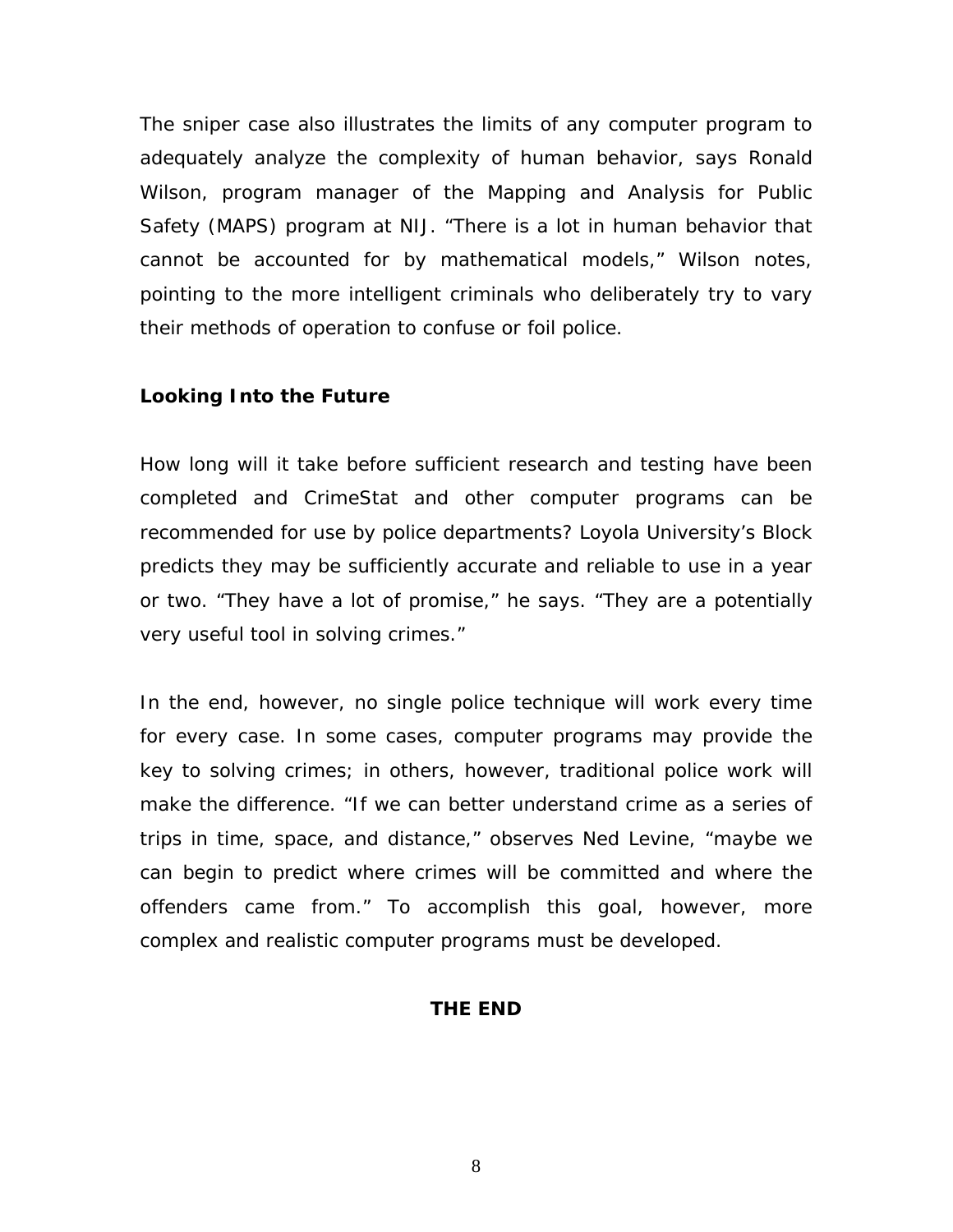#### **ALL ABOUT FORENSIC PSYCHOLOGY**



The All About Forensic Psychology website is designed to help anybody looking for informed and detailed information. Forensic psychology definitions, history, topic areas, theory and practice, careers, debates, degree and study options are all covered in detail here.

[www.all-about-forensic-psychology.com/](http://www.all-about-forensic-psychology.com/)



I will be using Twitter to keep people up-to-date with all the latest developments on the All About Forensic Psychology Website, including when new forensic psychology eBooks are made available for free download.

<http://twitter.com/psych101>

#### **Interested In Forensic Science?**



Very popular website that provides a free & comprehensive guide to the world of forensic science.

[www.all-about-forensic-science.com/](http://www.all-about-forensic-science.com/)